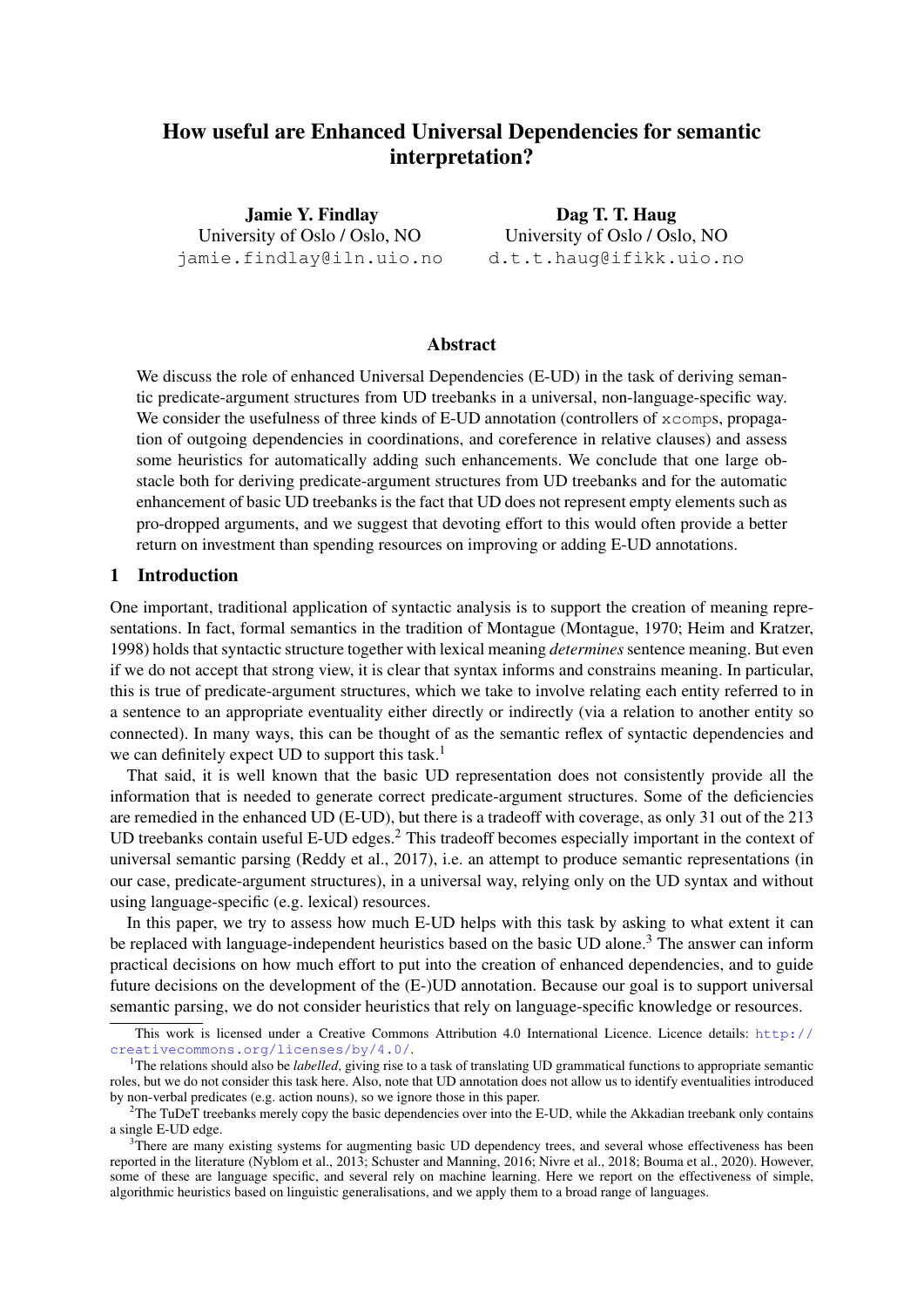To evaluate our heuristics, we used the actual E-UD annotation as gold data and measured how well the heuristics reproduce this annotation from the basic UD. However, as it turned out, this approach is problematic because the E-UD annotations are often quite poor or inconsistent, both between and inside treebanks, making it hard to assess when the heuristic is wrong and when the annotation is wrong. Nevertheless, such cases still yield useful annotation recommendations.

The UD documentation specifies six types of enhancement:<sup>[4](#page-1-0)</sup> empty (null) nodes for elided predicates, propagation of incoming dependencies to conjuncts, propagation of outgoing dependencies from conjuncts, additional subject relations for control and raising constructions, coreference in relative clause constructions, and modifier labels that contain the preposition or other case-marking information.

We will not deal with ellipsis in this paper, since its proper treatment is arguably semantic rather than (purely) syntactic [\(Dalrymple et al., 1991\)](#page-11-2). The final type of enhancement, modifier labels, is entirely predictable from the basic UD graph and will not be further studied here either. Propagation of incoming dependencies is almost entirely predictable, except in cases of unlike function coordination, [\(Przepiórkowski and Patejuk, 2018\)](#page-12-5). Worse, it is in fact not useful for semantic interpretation, but actually complicates matters, since it leads to the second conjunct having two incoming edges (con  $\dagger$  and the copied edge), only one of which should be semantically interpreted.

This leaves three types of enhancement that we will deal with in the rest of this paper: control/raising (Section [2\)](#page-1-1), propagation of outgoing dependencies (Section [3\)](#page-5-0) and relative clauses (Section [4\)](#page-8-0). For each of these types of annotation, we provide a theoretical discussion of how the E-UD can aid in obtaining a predicate-argument structure, quantify how well we can predict the E-UD from the basic dependencies with language-independent heuristics, and suggest changes to annotation policies and practices that would make E-UD more useful.

# <span id="page-1-1"></span>2 Additional subject relations for control and raising constructions

This enhancement adds dependencies which indicate the subject controllers of xcomps. It is worth noting that the UD guidelines state that, to qualify as an xcomp, a predicate must participate in *obligatory control* [\(Williams, 1980\)](#page-12-6), where its missing subject has to be interpreted as identical to a specified argu-ment of another predicate (usually in a higher clause).<sup>[5](#page-1-2)</sup> This is a fairly narrow understanding of control, and explicitly excludes cases of optional or arbitrary control (see [Landau \(2013\)](#page-12-7) for explanation of these terms), which ought instead to be annotated as ccomps or advcls, according to context. We can see this as essentially restricting the UD annotation to the *grammatically determined* instances of control, in keeping with UD's role as a syntactic annotation scheme, and leaving processes such as anaphor resolution to the semantics.

There are two types of xcomp discussed in the guidelines: classic raising or control structures such as *I promised to come*, and secondary predications where the predicative component is a core argument of the main verb, such as *She declared the cake beautiful*. Figure [1](#page-1-3) gives example annotations for these two structures, with the enhancement adding the controller indicated below the string:

<span id="page-1-3"></span>

Figure 1: Examples of additional subject relations

In the basic annotation, there is no indication of the dependency between *come* and *I* (it is the speaker who will come), or between *beautiful* and *cake* (it is the cake which is declared to be beautiful); this is remedied in the enhanced representation.

<span id="page-1-0"></span><sup>4</sup><https://universaldependencies.org/u/overview/enhanced-syntax.html>

<span id="page-1-2"></span><sup>5</sup><https://universaldependencies.org/u/dep/xcomp.html>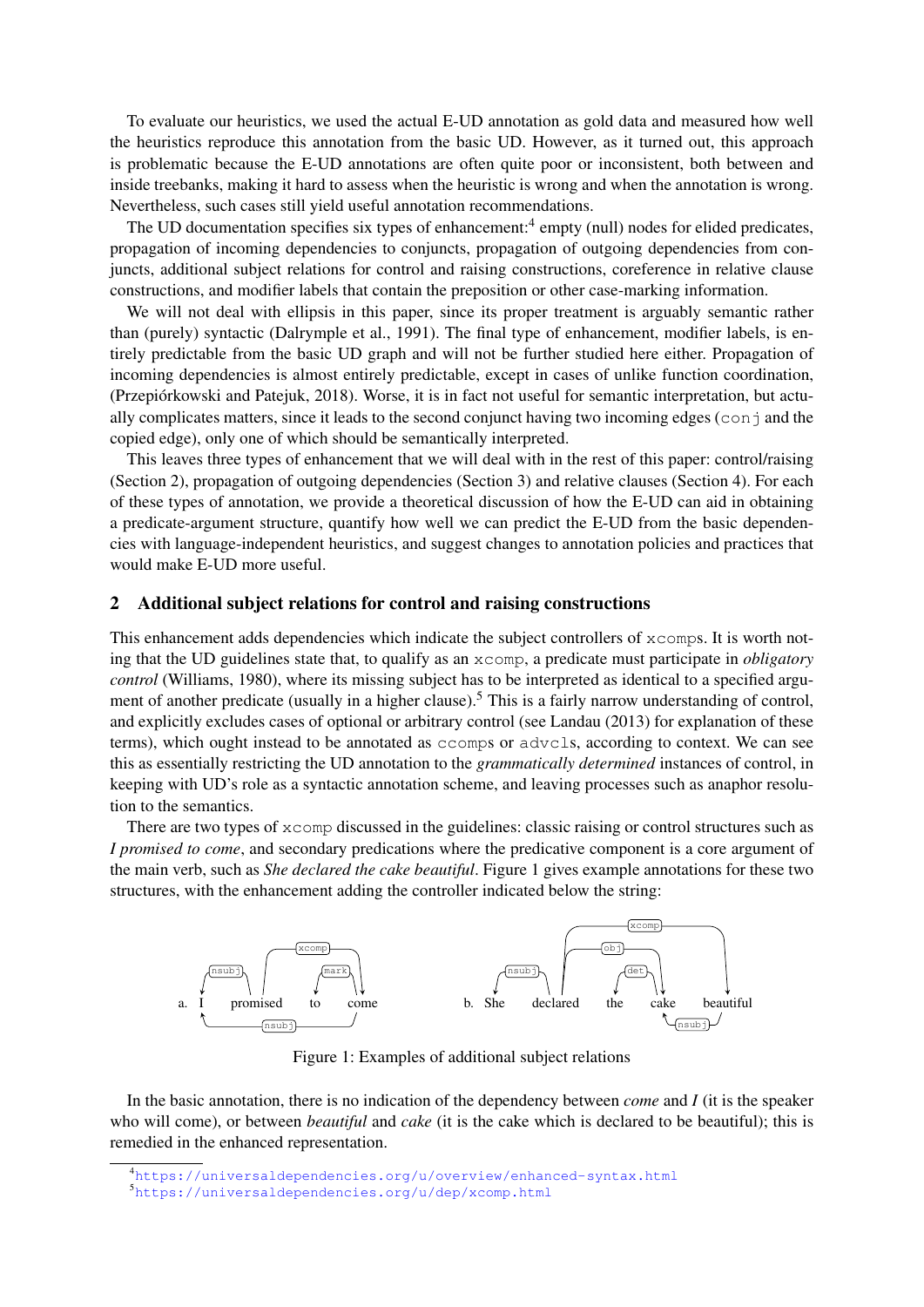Clearly, in order to obtain the correct predicate-argument structure for sentences like (0a) or (0b), these additional dependencies are necessary. And since these are not available in the basic UD tree, we do need the extra information added by the E-UD. What is more, the choice of external controller is, in principle, a lexical one – that is, it cannot be deterministically inferred from the syntactic structure of the sentence alone. For example, the a. and b. sentences in Figure [2](#page-2-0) have identical basic UD trees (shown above the string), but the enhancements indicating the controller of the xcomp (shown below) differ, simply because the verbs in the main clause differ.

<span id="page-2-0"></span>

Figure 2: Lexically-determined control relations

Given this, an accurately annotated E-UD treebank would be particularly valuable for the purposes of semantic interpretation. However, only 22 of the UD treebanks contain this particular enhancement, and, as mentioned in the introduction, the quality of such annotations is not always high. So how successful can we be in adding such enhancements automatically to a basic UD annotation?

# 2.1 Heuristic

<span id="page-2-2"></span>The linguistic generalisation we exploit here also appears in the UD guidelines' definition of  $x$ comp: the xcomp's subject is controlled "normally by the object of the next higher clause, if there is one, or else by the subject of the next higher clause". That is, our heuristic assumes that if the head of the xcomp has an object dependent  $(obj, iobj, or ccomp)$ , then that will be the controller;<sup>[6](#page-2-1)</sup> if there is no object, then the subject, if present, will be the controller. If neither is present, we check whether the next highest head is itself an  $x \text{ comp}$ ; if so, we continue to search upwards until we find a subject or object, or are no longer in an  $x$ comp. This recursive search accounts for embedded  $x$ comps, as in Figure [3:](#page-2-2)



Figure 3: An embedded xcomp and its controller

Our heuristic is similar to the approach of [Schuster and Manning \(2016\)](#page-12-3) and [Nivre et al. \(2018,](#page-12-4) 103), but with the addition of this recursive search in the case of embedded  $x$ comps.

#### 2.2 Results

Comparing the output of this heuristic against the E-UD annotations present in the 22 treebanks under discussion, we obtain an average precision score of 72.49% (see Table [1](#page-3-0) for details). This is perhaps not terribly impressive. However, there are important caveats to consider. Firstly, the Dutch treebanks represent clear outliers (with 37.00% and 30.92%), and their removal increases the average by several percentage points (to 76.34%). The issues with Dutch appear to be because of systematic annotation errors in these two treebanks, where a number of xcomps do not have their controllers indicated, even though they are present in the string.[7](#page-2-3)

<span id="page-2-1"></span> $6$ The relation  $c$ comp is included as a kind of object here to account for examples like the following, from the English-GUM treebank, where the ccomp headed by *waking* is the csubj of the xcomp headed by *easier*: "It makes [waking up in the morning and getting out of bed at 6:00 a.m. when it's pitch black outside] [so much easier] when you're waking up really early" (GUM\_vlog\_london-18).

<span id="page-2-3"></span><sup>7</sup> Such problems are especially focussed around auxiliary-like predicates such as *lijken* 'seem', *liggen* 'lie'/'be', *blijven* 'remain', and *worden* 'become'/'be' (as passive auxiliary), whose xcomp complements very often do not have their controllers annotated. In many cases, it seemed to us that it might have been more more appropriate to annotate the complements of these verbs as the head of such constructions, and mark these verbs as aux instead, but we do not pursue this issue here.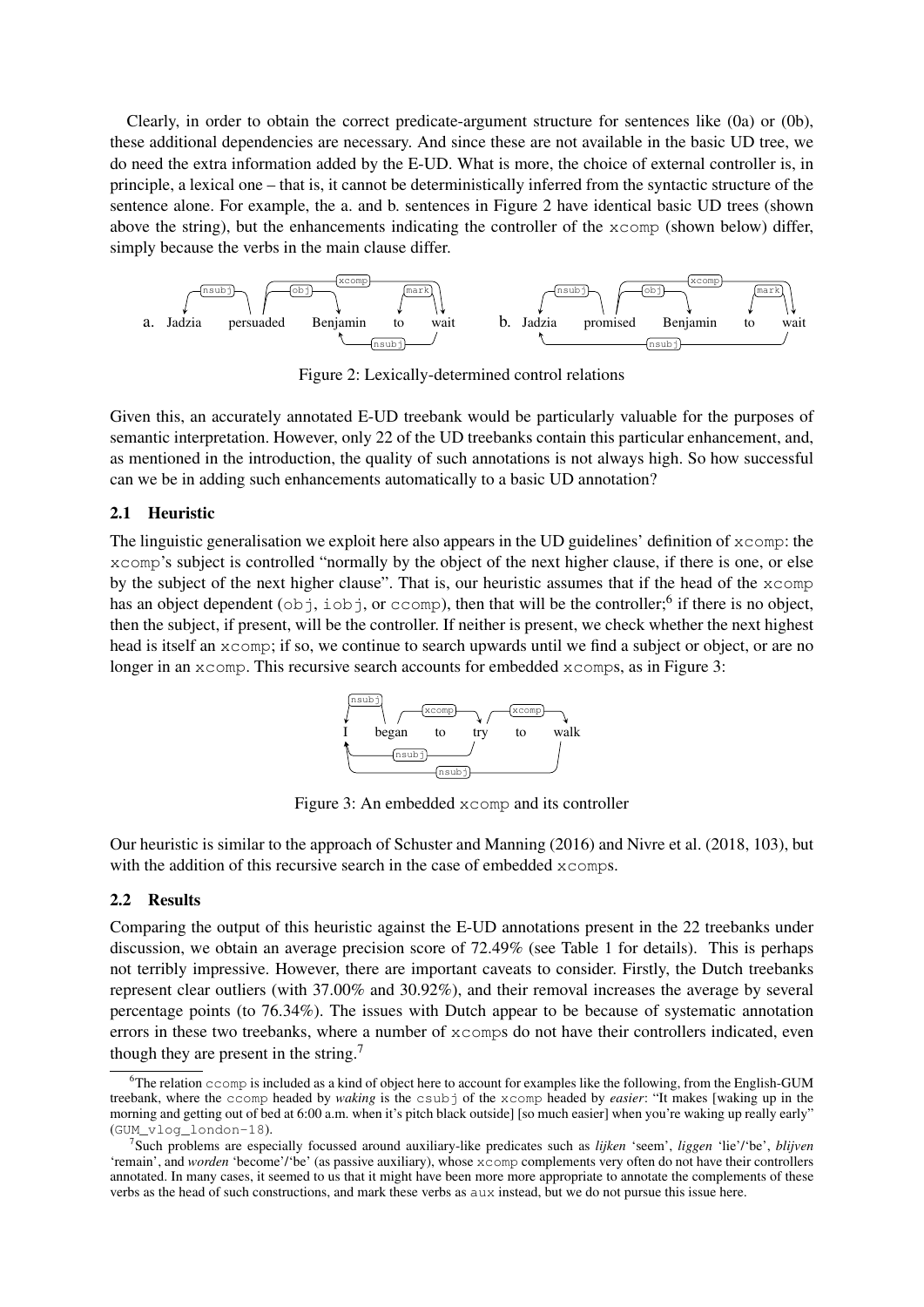<span id="page-3-0"></span>

| Corpus name        | Precision | Precision<br>(controllers)<br>marked) | Recall |
|--------------------|-----------|---------------------------------------|--------|
| Albanian-TSA       | 66.67%    | 100.00%                               | 66.67% |
| Belarusian-HSE     | 60.24%    | 76.70%                                | 73.82% |
| Bulgarian-BTB      | 71.87%    | 98.49%                                | 75.69% |
| Czech-CAC          | 67.00%    | 85.23%                                | 78.12% |
| Czech-FicTree      | 63.03%    | 88.58%                                | 78.83% |
| Czech-PDT          | 74.60%    | 87.89%                                | 83.53% |
| Czech-PUD          | 55.36%    | 78.81%                                | 75.61% |
| Dutch-Alpino       | 37.00%    | 92.97%                                | 90.01% |
| Dutch-LassySmall   | 30.92%    | 94.57%                                | 83.94% |
| English-EWT        | 93.84%    | 95.65%                                | 90.76% |
| English-GUM        | 92.70%    | 99.46%                                | 94.24% |
| English-GUMReddit  | 93.23%    | 99.20%                                | 89.21% |
| English-PUD        | 92.00%    | 94.52%                                | 88.09% |
| Finnish-TDT        | 56.89%    | 99.43%                                | 60.29% |
| Italian-ISDT       | 76.94%    | 82.39%                                | 80.28% |
| Latvian-LVTB       | 69.30%    | 95.03%                                | 87.88% |
| Lithuanian-ALKSNIS | 59.78%    | 93.79%                                | 78.16% |
| Polish-LFG         | 95.26%    | 98.37%                                | 94.41% |
| Slovak-SNK         | 68.81%    | 87.98%                                | 84.03% |
| Swedish-PUD        | 87.62%    | 89.39%                                | 84.29% |
| Swedish-Talbanken  | 86.31%    | 90.92%                                | 86.13% |
| Ukrainian-IU       | 95.34%    | 98.50%                                | 88.39% |
| <b>AVERAGE</b>     | 72.49%    | 92.18%                                | 82.38% |

|          | Table 1: Performance of the heuristic used for adding external |  |  |  |
|----------|----------------------------------------------------------------|--|--|--|
| subjects |                                                                |  |  |  |

This points to a wider problem: in cases where the treebank in question contains an error, the precision score of the heuristic will suffer even when it is doing the right thing, linguistically speaking. There are cases where this occurs because of errors in the E-UD annotation, as with the Dutch examples, where controller annotations are omitted even when the controllers are present – here the heuristic often does a better job than the treebanks as annotated. There are also other cases where the quality of the *basic* UD annotations is the problem, and can mislead the heuristic: for example, where the treebank is right not to include a controller, but should not therefore have used an xcomp annotation in the first place. For instance, the following sentence shows an example of arbitrary control from the English-GUM treebank, which should have *chased* as a ccomp dependent of *what*, not an xcomp, as annotated: "Do you know

what it's like to be chased by the Ghost of Failure while staring through Victory's door?" (GUM\_interview\_messina-36). If it were annotated in this way, the heuristic would (correctly) not look for a controller, and so would not (incorrectly) guess that it was the nsubj of *what*, namely *it*, and thereby hurt its precision score.

In both these cases, the only way to comprehensively determine to what extent the heuristic performs better than, or is unfairly misled by, the existing annotations would be through manual inspection. This is obviously time consuming, and also requires knowledge of many different languages, and so we have not been able to carry out such verification on a large scale. However, a sample analysis of 100 random errors from both the Dutch-Alpino and English-GUM treebanks indicates that our suspicions are borne out. Table [2](#page-3-1) shows the sources of errors: overwhelmingly, the fault is with the annotation rather than with the heuristic. Most commonly this is because a controller is not annotated in the E-UD annotation when it should be (93/95 of the E-UD errors are of this kind in the Dutch corpus, 67/76 in the English). In all but one of these cases for each treebank, our heuristic correctly identifies the controller.

Problems with the basic UD annotation constitute a sizeable minority in the English corpus, though they are rarer in the Dutch corpus. The majority of these are cases where the word which bears the xcomp dependency should have been annotated differently: either the construction in question involves nonobligatory control, so the dependency label should be  $\mathsf{ccomp};^8$  $\mathsf{ccomp};^8$  or the dependent is a mod-

<span id="page-3-1"></span>

| Corpus       |    |    | Basic UD E-UD Heuristic Not an error |
|--------------|----|----|--------------------------------------|
| Dutch-Alpino |    | 95 |                                      |
| English-GUM  | 25 | 74 |                                      |

Table 2: Sources of error in sample of 100 sentences from two corpora (numbers don't sum to 100 because the 2 heuristic errors also involved E-UD errors)

ifier not an argument (e.g. a purpose clause), so the label should be  $advcl; 9$  $advcl; 9$  or it is a secondary pred-

<span id="page-3-3"></span><span id="page-3-2"></span><sup>&</sup>lt;sup>8</sup>As in the example mentioned earlier on this page.

<sup>9</sup>As in e.g. GUM\_news\_asylum-7 from the English-GUM corpus: *Basya also believes the asylum seekers* [. . . ] *may have left the boat on purpose to be rescued to avoid being sent away from Indonesia waters*, where putative xcomps are in boldface.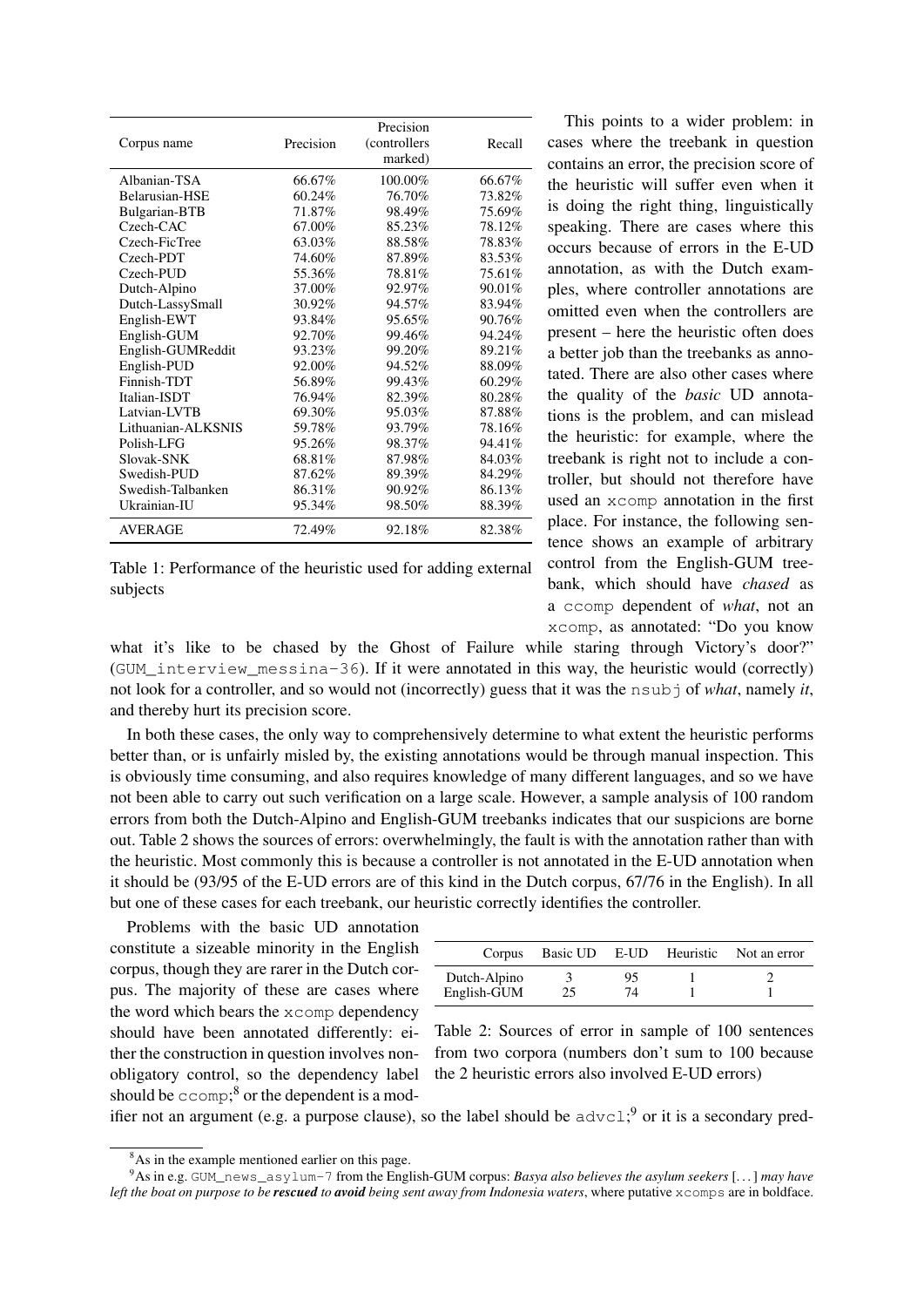ication which is not a core dependent of the head, so it should be an  $ac1$ .<sup>[10](#page-4-0)</sup> The heuristic itself makes one error in each sample, and in both cases the E-UD annotation is also incorrect (because it does not include a controller at all).

Since the majority of errors we found in this sample analysis were due to the omission of controllers in the E-UD annotation, Table [1](#page-3-0) also gives a precision score where the denominator is the number of guesses where the xcomp in question actually has a controller marked, rather than simply the total number of guesses, as a stand-in for a more thoroughgoing error analysis. Under these conditions, performance improves dramatically, to an average of 92.16% (and the Dutch outliers fall into line too). Of course, this may be concealing errors where the heuristic guesses a controller when one is genuinely not present; but such situations should be rare, given the definition of  $x$ comp, and so we believe these figures are a fairer representation of the performance of this heuristic.

### 2.3 Discussion

There are of course cases where our heuristic will actually fail: with *promise*-type verbs as described at the start of this section, for example, since we assume that if the control verb has an object it must be the controller. Some languages might pose their own challenges too: for example, [Nivre et al. \(2018,](#page-12-4) 104) mention the fact that Italian allows (dative) obl controllers. This is not something we could easily incorporate into the heuristic as it stands, since the relation obl is used for verbal adjuncts as well as arguments. Judicious use of subtypes could help here, but we cannot guarantee that such subtypes would be present in a basic UD treebank.

We saw at the start of this section that the label  $x$ comp is intended to be used for (grammatically governed) obligatory control. *Ceteris paribus*, we would therefore expect all xcomps to have controllers indicated in the E-UD annotations. However, as we saw above, this is not the case in the existing treebanks – the majority of 'errors' from our heuristic were cases where the heuristic identifies the correct controller but the treebank simply doesn't indicate one at all. One might therefore suggest that E-UD validation should include a check to ensure that all xcomps are properly controlled. However, this would not in fact be workable, because of the problem of implicit arguments. In some cases, the controller of an xcomp corresponds to an argument which is not realised in the string. This is especially pronounced in so-called *pro-drop* languages, where arguments of a verb (which ones will depend on the language) need not be realised overtly, with their referents being inferred either through context or through morphological marking on the verb itself. This is a problem for E-UD annotations of control because where an unexpressed argument of a higher predicate is the controller of an xcomp, it clearly cannot bear any relation to the xcomp in the enhanced representation (since it can bear no relations at all, not corresponding to a node in the string). In fact, this situation is not limited to pro-drop languages, and can also occur in a language like English, for example in a relative clause with no overt relative pronoun like *The man I told to leave . . .* , where the gap is the controller of the xcomp *leave*.

Having no controller marked on E-UD representations of certain  $x$  comps is problematic for two reasons. Firstly, we lose linguistic information: we cannot capture the fact that control predicates enforce exactly the same kind of obligatory coreference between arguments when one of them is implicit as when it is explicit, because in the former case there is simply no node to be shared. There is no linguistic difference here at the relevant level of abstraction, but the annotation suggests there is. This representational divergence is undesirable from the point of view of UD's *universal* goals, and also makes downstream tasks such as semantic interpretation that much more difficult.

Secondly, the process of enhancing basic UD annotations, and of verifying that enhancement, is made more difficult. If the controller of an xcomp was always present in the string, the heuristic discussed above could be applied without missing implicit controllers. It would also be easier to verify enhancements or conduct error analysis, since any xcomp missing a subject edge in the E-UD could automatically be flagged as an error.

For these reasons, we agree with [Patejuk and Przepiórkowski \(2018,](#page-12-8) 216ff.) that including an 'empty' node in the basic UD representation for an implicit or gapped argument would be a major improvement

<span id="page-4-0"></span><sup>10</sup>As in e.g. cgn\_exs\68 from the Dutch-Alpino corpus: *hij kwam dronken thuis* 'he came home drunk'.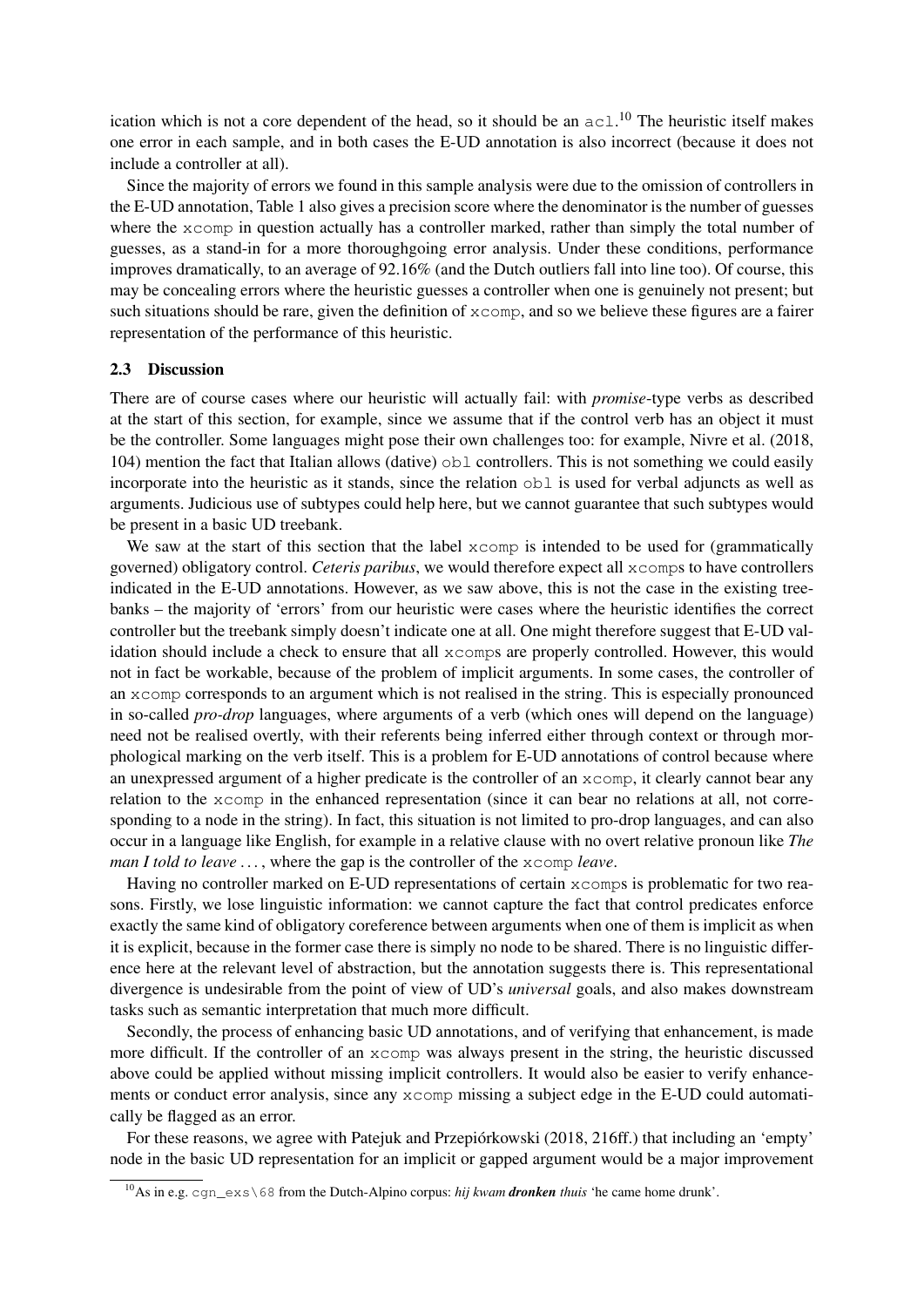to the expressivity and utility of the basic UD tree, and without adding too great a burden to the annotation task. This would ensure that all xcomps can have their controllers indicated in the enhanced UD annotations, thus harmonising the aforementioned differences across languages and constructions.<sup>[11](#page-5-1)</sup>

# <span id="page-5-0"></span>3 Propagation of outgoing dependencies from conjuncts in coordinations

It is difficult to achieve a linguistically adequate annotation of coordination structures in dependency frameworks, as is widely accepted and extensively discussed in [Popel et al. \(2013\)](#page-12-9). One particular problem is the distinction between modifiers that are private to one conjunct and those that apply to all, which is crucial to the creation of correct semantic representations: in *young capercaillies and grouses* we need to know whether *young* applies only to the capercaillies or also to the grouses, and in *shaved and brushed the cat* we need to know whether only the brushing or also the shaving applied to the cat.

If the conjunction is the head, as in some dependency annotation schemes, it provides an attachment point different from the individual conjuncts, and this can be used to make the annotation unambiguous.<sup>[12](#page-5-2)</sup> But in schemes like UD where one of the conjuncts (the first, in the case of UD) is selected as the head, the problem becomes severe. In the basic annotation, shared dependents are attached to the first conjunct and so cannot in principle be distinguished from private dependents of the first conjunct. This underspecification is resolved in the enhanced dependencies, where dependents are attached to all the heads they belong to, so these are crucial for generating the correct predicate argument structure.

# 3.1 Heuristics

Disambiguation of shared dependencies potentially relies on very detailed contextual and encyclopedic knowledge. To correctly resolve the cases above, we need to know whether the context makes it likely that we are speaking about young grouses and whether it is normal to shave cats. This is way beyond the reach of language-independent heuristics. But in some cases we can make informed guesses.

First, valency information helps. UD does not directly express valency, but in situations where the potentially shared dependent bears a core or a functional relation ( $nsub$ ),  $obj$ ,  $obj$ ,  $csub$ ),  $csub$ ),  $ccomp$ , xcomp, expl, aux, det, case, mark, cop) and the conjunct already has its own instantiation of that core dependent, we can be quite confident that the dependent is *not* shared. For the purposes of this heuristic, we can count  $nsub$  and  $csub$  as the same relation.<sup>[13](#page-5-3)</sup> The resulting heuristic is purely negative, but can still be useful in restricting other, positive heuristics.

Second, because shared dependents are always attached to the first conjunct in the basic UD, the alternative, private dependent analysis looks quite different, depending on whether it is one where the dependent is private to the first or a later conjunct. Figure [4](#page-6-0) shows the first case; the basic dependencies look the same for the private and the shared analysis, and we simply add an edge in the E-UD to express the shared conjunct. Figure [5](#page-6-0) shows the second case, where the alternative analysis has the dependent being private to the second (or a later) conjunct. Here the alternative analyses differ also in the basic dependencies, because the dependent is attached to the first conjunct if it is shared, but otherwise to the second. This means that Figure [5a](#page-6-0) is unambiguous, and needs no enhancement.<sup>[14](#page-5-4)</sup> The basic UD of Figure [5b](#page-6-0), on the other hand, is ambiguous as long as we only consider the unordered tree, which is identical to that of Figure [4.](#page-6-0) But the word order disambiguates this case, since it shows that we only need to decide between a shared analysis and a second conjunct-only analysis, and the latter would look different already in the basic UD.

For English objects this is a foolproof heuristic: an object following the second verb cannot be private to the first conjunct. We speculate that this might also hold true in languages with freer word order, if

<span id="page-5-1"></span><sup>&</sup>lt;sup>11</sup>Note that we are not proposing that the subjects of  $x$ comps themselves be represented in the basic UD annotation, although this would also be possible. It would simply change the nature of the enhancement process: instead of adding a subject edge to the xcomp, we would have to connect the now already existing subject to its antecedent, perhaps with a ref dependency, as used in the E-UD analysis of relative clauses.

<span id="page-5-3"></span><span id="page-5-2"></span> $12$ This is done, for example, in the source treebank of Polish-PDB and Polish-PUD; see [Wróblewska \(2018\)](#page-12-10).

<sup>&</sup>lt;sup>13</sup>For languages like English, it would be tempting to treat  $\exp l$  as a subject relation, but this would hurt performance in treebanks where expl is used e.g. for "detransitivizing" object reflexive clitics; see [Bouma et al. \(2018\)](#page-11-3).

<span id="page-5-4"></span><sup>14</sup>Notice that adding an object edge from *shaved* to *cat* in the E-UD would be an annotation error as the shared dependent should be attached to the first conjunct in the basic UD.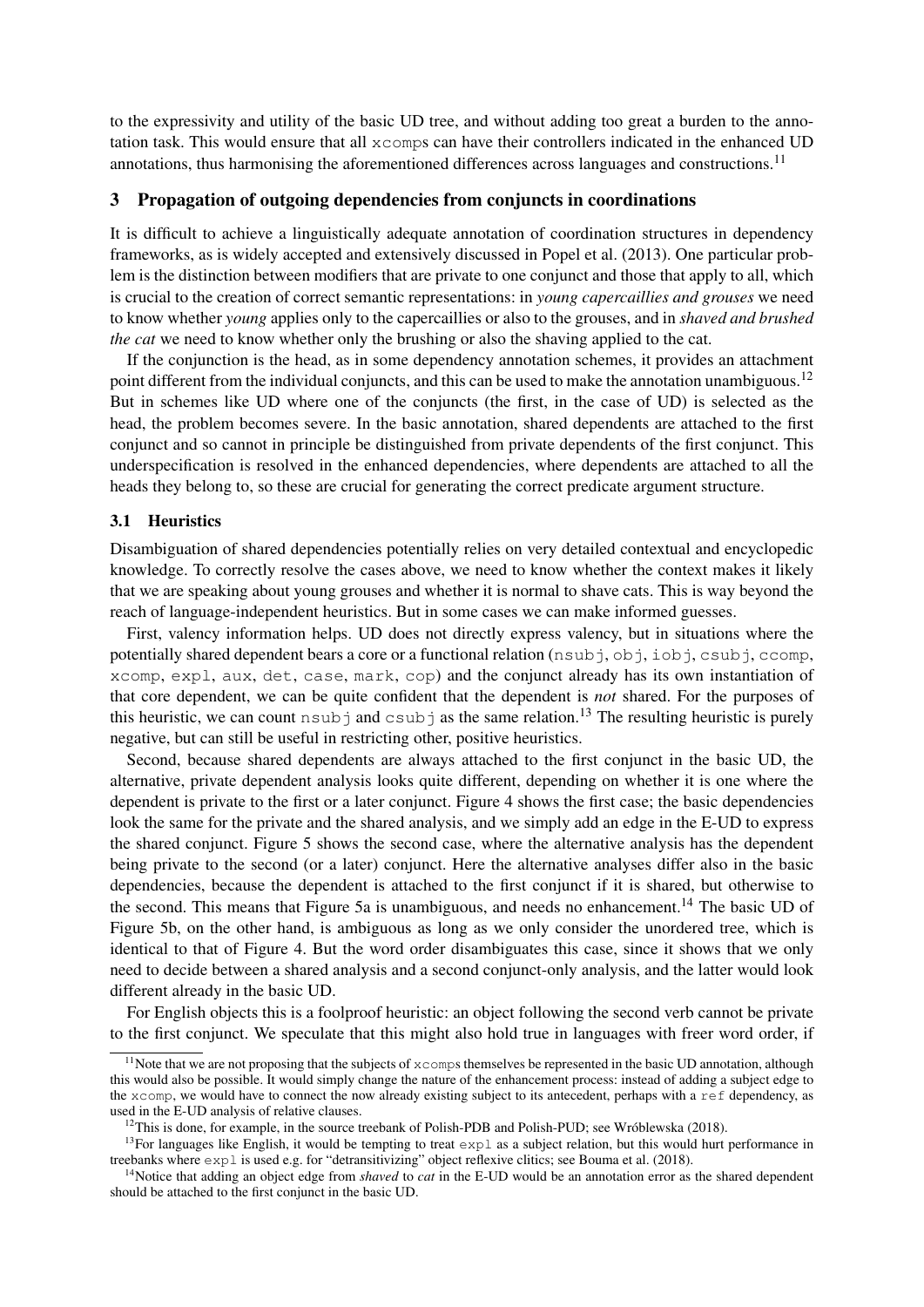<span id="page-6-0"></span>

Figure 4: Coordination where both analyses have identical basic UD trees



Figure 5: Coordination where each analysis has a different basic UD tree

nothing else because of a tendency to follow Behaghel's first "law": what goes together semantically goes together in the word order [\(Behaghel, 1932,](#page-11-4) 4–7). More generally, it is tempting to assume that if the potentially shared dependent belongs linearly to the second conjunct, but is annotated as a dependent of the the first conjunct, we are in the situation illustrated in Figure [5b](#page-6-0); i.e. the dependent is shared and should be propagated. For the purposes of this heuristic, we take "belongs linearly to the second conjunct" to mean "occurs to the right of the leftmost word in the subgraph of the second conjunct".<sup>[15](#page-6-1)</sup> Notice that we do not require that the dependent occurs to the right of the *head* of the second conjunct as it does in Figure [5b](#page-6-0). If a language allows a word order like *shaved and the cat brushed*, *the cat* will count as belonging linearly in the second conjunct, and if it is annotated as a dependent of *shaved*, this will trigger a shared analysis. We will refer to dependents that are linearly in the second conjunct but are annotated as dependents of the first conjunct as *distant dependents*.

Finally, what if the potentially shared dependent belongs linearly to the first conjunct? In general, it is very hard to guess whether a dependent should be shared in this situation. Still, the strong universal tendency for verbs to always require a subject suggests that we can assume that the subject relations nsubj and csubj are always propagated to conjuncts that do not themselves have such a dependent. This may fail in cases where the second conjunct is an impersonal verb or in cases of pro-drop, as we will see in the error analysis.

In sum, this yields the following heuristic (**Heuristic 1**): never propagate a core dependent to a conjunct which has its own instantiation of that dependent, but otherwise a) always propagate subject relations and b) always propagate distant dependents. We will see that many treebanks have automatic enhancements which in many cases only propagate distant objects. For purposes of comparison, we therefore also include the results of a restricted version of Heuristic 1, which only propagates distant objects (Heuristic 2): never propagate a core dependent to a conjunct which has its own instantiation of that dependent, but otherwise always propagate subject relations and always propagate distant objects. This second heuristic has no linguistic motivation but merely aims to replicate automatic enhancements.

#### 3.2 Results

Table [3](#page-7-0) shows the performance of our two heuristics on the UD treebanks that have enhancements for propagation of outgoing dependencies.[16](#page-6-2) For Heuristic 1, we report its overall performance, but also the performance of its two component parts.[17](#page-6-3)

The treebanks clearly fall into two groups: for some treebanks (Bulgarian-BTB, English-EWT, English-PUD, Italian-ISDT, Swedish-PUD, Swedish-Talbanken) recall is over 95% for both heuristics and Heuristic 2 also achieves a precision of close to 100% (except in the case of Bulgarian-BTB). These are treebanks where the the propagation has been added by a heuristic very similar to our Heuristic 2 and, as such, the data are of little interest for assessing how well our heuristics can replicate gold stan-

<span id="page-6-1"></span><sup>&</sup>lt;sup>15</sup>In the typical case, the leftmost word in the subgraph of the second conjunct will be the conjunction, which is a  $\infty$ dependent of the head of the second conjunct, but other cases are possible e.g. when the conjunction is a clitic.

<span id="page-6-3"></span><span id="page-6-2"></span><sup>&</sup>lt;sup>16</sup>We ignore Belarusian-HSE because there are only 25 scattered instances of propagation.

 $17$ Notice that there is some overlap between the components, as distant subjects will be propagated by both parts. Therefore, the recall of the whole heuristic will often be lower than the sum of the recalls of the parts.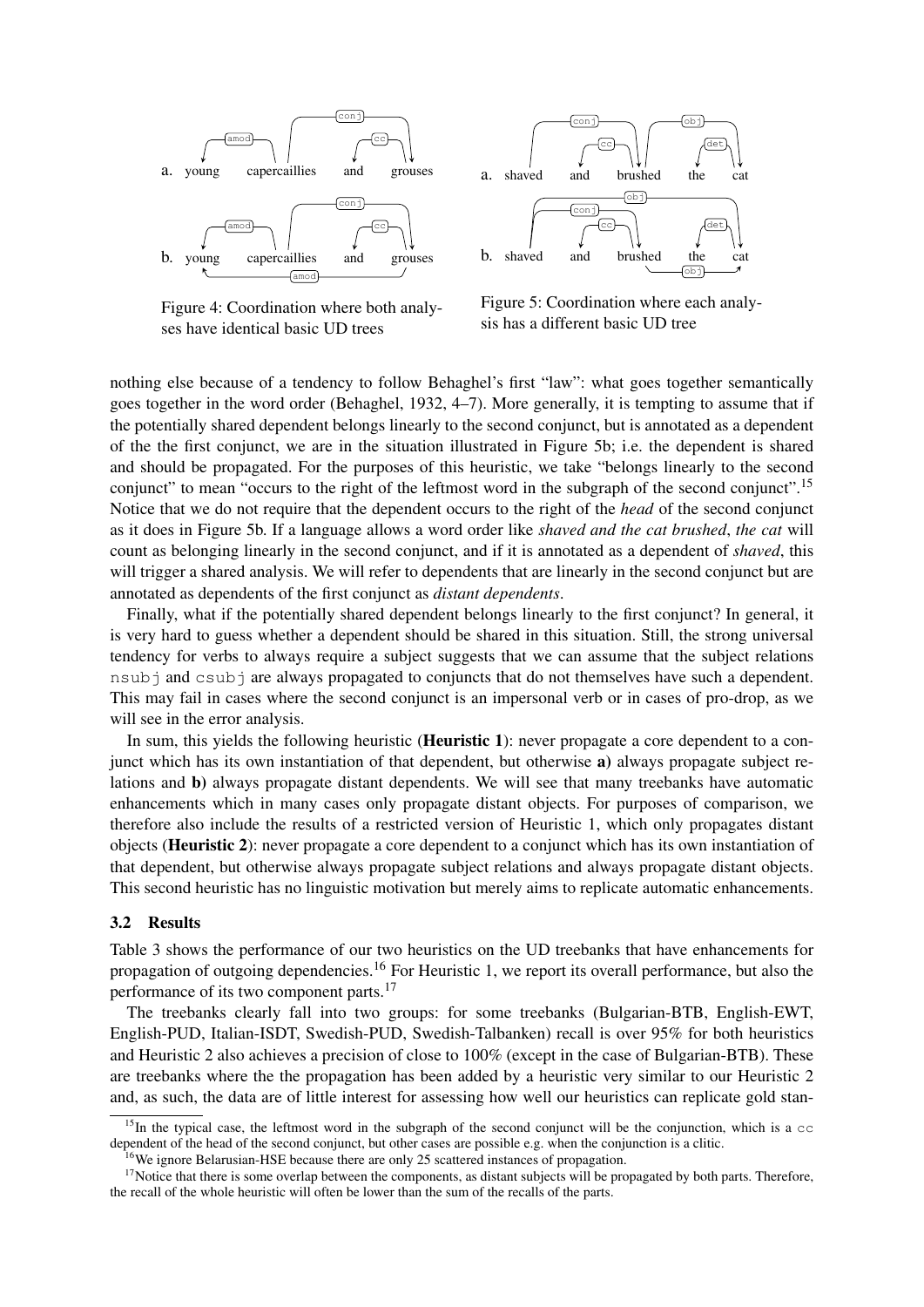<span id="page-7-0"></span>

|                      |           | 1: $subj + dist$<br>1a: all and only subj |           | 1b: dist only |           | 2: $subi$ + dist obj |           |        |
|----------------------|-----------|-------------------------------------------|-----------|---------------|-----------|----------------------|-----------|--------|
|                      | Precision | Recall                                    | Precision | Recall        | Precision | Recall               | Precision | Recall |
| <b>Arabic-PADT</b>   | 61.8      | 77.5                                      | 27.1      | 14.4          | 87.1      | 64.1                 | 27.7      | 14.9   |
| Bulgarian-BTB        | 40.2      | 100.0                                     | 63.6      | 100.0         | 0.2       | 0.2                  | 62.2      | 100.0  |
| Czech-CAC            | 81.7      | 50.0                                      | 64.9      | 18.5          | 95.3      | 33.0                 | 66.7      | 20.2   |
| <b>Czech-FicTree</b> | 69.7      | 46.6                                      | 66.6      | 36.9          | 82.7      | 10.1                 | 66.8      | 37.3   |
| <b>Czech-PDT</b>     | 69.6      | 56.0                                      | 54.9      | 25.9          | 89.9      | 30.8                 | 56.2      | 27.5   |
| Dutch-Alpino         | 50.9      | 48.3                                      | 59.7      | 32.9          | 38.5      | 15.6                 | 59.7      | 33.4   |
| Dutch-LassySmall     | 50.8      | 48.3                                      | 51.6      | 32.7          | 49.7      | 16.0                 | 51.6      | 32.7   |
| English-EWT          | 61.1      | 100.0                                     | 98.7      | 93.4          | 10.9      | 7.7                  | 98.1      | 99.1   |
| English-GUM          | 59.6      | 83.7                                      | 97.9      | 78.2          | 10.0      | 6.1                  | 97.6      | 83.3   |
| English-GUMReddit    | 69.8      | 80.6                                      | 100.0     | 78.3          | 11.8      | 4.7                  | 99.0      | 80.6   |
| English-PUD          | 63.7      | 100.0                                     | 98.9      | 93.0          | 12.5      | 8.0                  | 99.0      | 99.0   |
| <b>Finnish-TDT</b>   | 84.5      | 38.9                                      | 84.3      | 26.1          | 85.2      | 13.2                 | 84.8      | 27.2   |
| Italian-ISDT         | 63.5      | 97.2                                      | 92.4      | 93.5          | 10.1      | 5.4                  | 92.6      | 96.7   |
| Latvian-LVTB         | 83.2      | 38.2                                      | 79.5      | 28.1          | 95.9      | 10.7                 | 80.5      | 29.8   |
| Lithuanian-ALKSNIS   | 59.9      | 36.1                                      | 48.3      | 19.3          | 77.4      | 18.2                 | 51.7      | 22.1   |
| Polish-LFG           | 69.5      | 31.9                                      | 67.9      | 29.6          | 100.0     | 2.9                  | 68.2      | 30.0   |
| <b>Polish-PDB</b>    | 81.0      | 34.9                                      | 72.8      | 21.4          | 98.6      | 13.8                 | 74.1      | 22.8   |
| <b>Polish-PUD</b>    | 87.9      | 33.4                                      | 81.8      | 20.7          | 100.0     | 13.4                 | 82.7      | 22.0   |
| <b>Slovak-SNK</b>    | 53.0      | 58.8                                      | 40.6      | 34.7          | 92.8      | 25.8                 | 42.6      | 37.6   |
| Swedish-PUD          | 63.6      | 100.0                                     | 100.0     | 93.8          | 11.3      | 7.3                  | 100.0     | 100.0  |
| Swedish-Talbanken    | 72.0      | 100.0                                     | 99.1      | 88.8          | 24.2      | 12.2                 | 99.2      | 96.9   |
| Ukrainian-IU         | 26.4      | 48.4                                      | 31.5      | 37.8          | 17.1      | 11.2                 | 31.2      | 38.7   |

Table 3: Performance of propagation heuristics (bold-face = gold standard propagation enhancements)

dard annotation. English-GUM and English-GUMReddit also belong to this group, but the recall is lower because these treebanks also do some propagation of auxiliary verbs.

The other treebanks are more interesting. These are treebanks that arguably have genuine "gold standard" propagation of dependents. The Finnish and the Ukrainian treebanks have manually annotated enhanced graphs; but in the case of the Ukrainian treebank, the README reports that the annotation of propagated dependencies is only 40% complete, so we will disregard this treebank. The other treebanks have been converted from formats where shared dependencies were deterministically expressed (either Prague-style annotation, dependency schemes with the conjunction as the head, hybrid phrase structure/ dependency formats, or LFG). In principle, this was the case also with the Dutch treebanks, but here we discovered a number of conversion errors in the annotation.

For the other, gold standard treebanks, the precision of Heuristic 1 ranges from 53.0% on Slovak to 84.5% on Finnish, while recall ranges from 31.9% on Polish to 77.5% on Arabic. The propagation of distant dependents (1b) is a very sound heuristic in Polish (100% precision in two of the treebanks) and does quite well in Arabic, Czech, Finnish, Latvian, and Slovak (precision in the mid eighties or higher), but fares less well in Lithuanian (precision 77.4%). It naturally achieves very little recall on its own except in Arabic where it catches 64.1% of propagations. By contrast, subject propagation has a surprisingly low precision.

To understand better the behaviour of the heuristics, we performed manual error analysis of the 100 first precision errors<sup>[18](#page-7-1)</sup> in the Lithuanian treebank, 50 errors in the propagation of subjects and 50 errors in the propagation of distant dependents. Table [4](#page-8-1) shows the results.

As we see, annotation errors are by far the most common cause of precision errors by our heuristics. In 13 of 50 cases, the subject propagation rule adds a shared subject edge that should in fact have been there in the E-UD. In 19 cases, the error is in the basic UD leading to a misannotated structure, often involving a csubj that the heuristic propagates but which in fact should not be there at all. The actual linguistic errors are fewer (18), but of course more interesting. A characteristic of Lithuanian is the frequent use of impersonal verbs and those account for 12 cases where the heuristic propagates the subject of the first conjunct to the second conjunct which does not in fact take a subject at all. Many other kinds of subject shift can be detected with a simple feature check: the second verb is often in the first or second person.

<span id="page-7-1"></span> $18$ It makes little sense to explore the recall errors since we already know that the heuristics only cover a small proportion of possible shared conjunct structures.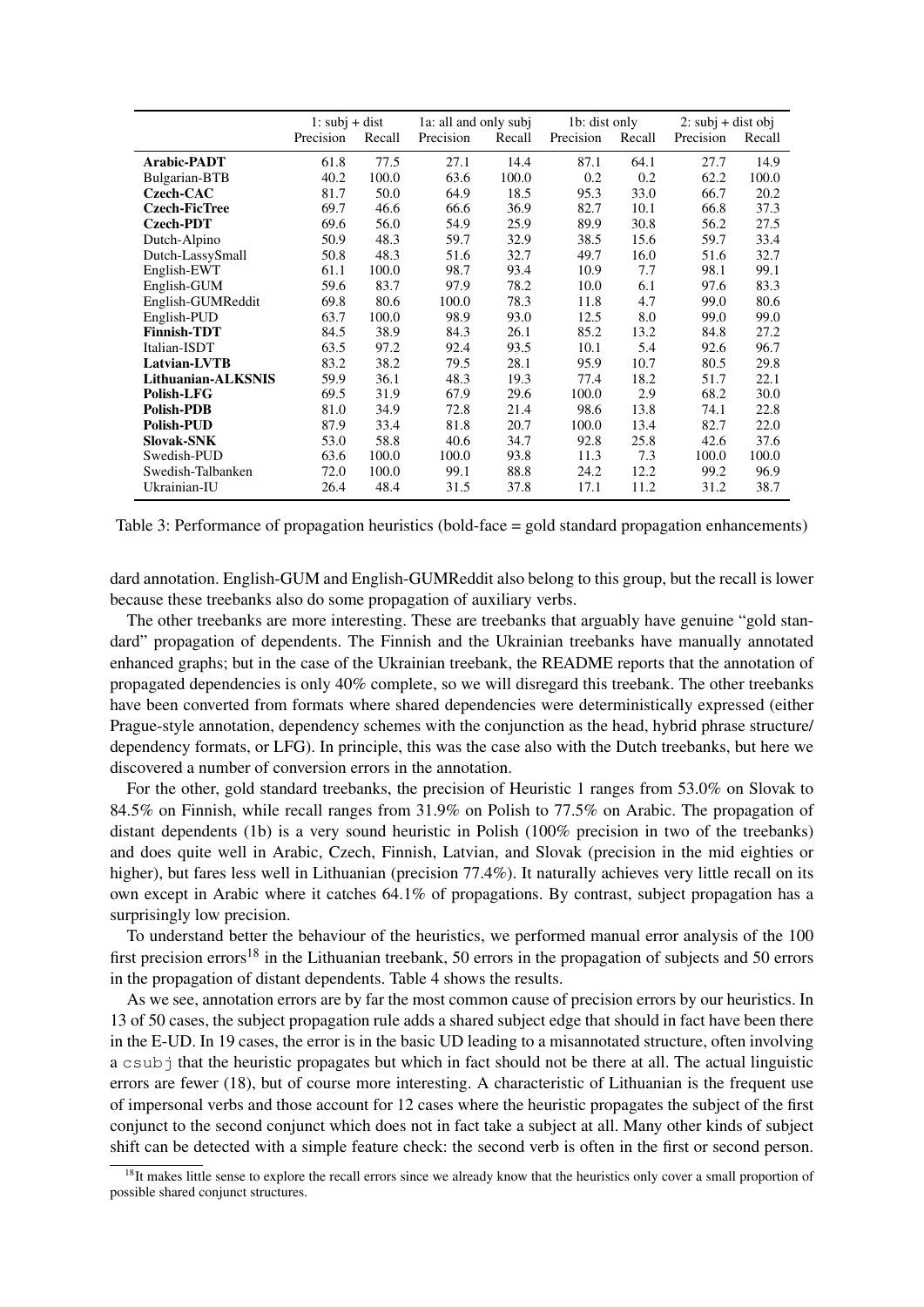<span id="page-8-1"></span>

|                | Impers. verb Subj. shift Basic UD E-UD |    |  |
|----------------|----------------------------------------|----|--|
| 1a) Subject    |                                        | 19 |  |
| 1b) Dist. dep. |                                        | 48 |  |

But in this case both verbs are third person and so, for the basic UD to be unambiguous, we would need a feature VerbType=Impersonal.

Table 4: Sources of propagation errors in Lithuanian-ALKSNIS

For the propagation of distant dependents, the error analysis is more depressing in that all errors are in fact due to the annotation. It should be stressed that many of these involve "technical" relations such as dep and flat that are used in suprising ways. If we instead consider only the propagation of distant objects and obliques (106 cases), there is only a

single precision error.

# 3.3 Insights

Word order turns out to be reasonably reliable as an indication of a shared dependency and most errors are due to misannotations. However, the coverage of this heuristic is quite limited. Subject propagation achieves much higher coverage, but its precision is low. Here too, the majority of errors are due to annotation errors. Some of these could be avoided with simple feature checking but, at least in the Lithuanian error sample, this would be much more useful if impersonal verbs were marked with a special feature.

# <span id="page-8-0"></span>4 Relative clauses

Relative clauses are clausal dependents of nouns, and hence bear the relation  $ac \perp in$  the UD annotation. Semantically speaking, they represent unsaturated predicates, containing a gap which is either unrealised in the syntax or appears as a pronoun (relative or resumptive), which can either be *in situ* or displaced. They restrict the reference of the noun which heads the acl relation. For example, in interpreting the sentences *boys who Mary gave flowers* and *boys who gave Mary flowers*, we intersect the set of boys with the set of individuals that are respectively the goal or the agent of some giving event in the past.

The first condition for correct interpretation of relative clauses is therefore that we know there is a gap. The  $ac1$  relation does not by itself provide this information, as it is also used for other clausal dependents of nouns (*a way to get my discount*, *the fact that nobody cares*). However the subtype acl:relcl is widely used in UD treebanks, and in this section we only consider this data.

# 4.1 Heuristic

Given that we know there is a gap, the next step in constructing the correct predicate-argument struture is the identification of the gap. This can sometimes, but not always, be done on the basis of the basic UD; by contrast, a proper E-UD annotation will always identify the gap. In fact, the E-UD representation is not so much an enhancement of the basic UD as a different theoretical perspective on relative clauses. The two analyses are shown in Figure [6:](#page-8-2)

<span id="page-8-2"></span>

Figure 6: Two analyses of relative clauses

Figure [6a](#page-8-2) is what [Falk \(2010\)](#page-11-5) calls a mediated analysis, i.e. one where the connection between the head of the relative clause and the gap inside the relative clause is mediated anaphorically by the relative pronoun. As a consequence, this connection is not represented directly in the syntax. By contrast, Figure [6b](#page-8-2) illustrates an unmediated analysis, where the head directly contracts a syntactic relation with the relative clause verb. Consequently, the graph contains a cycle, and the enhanced graph is not merely a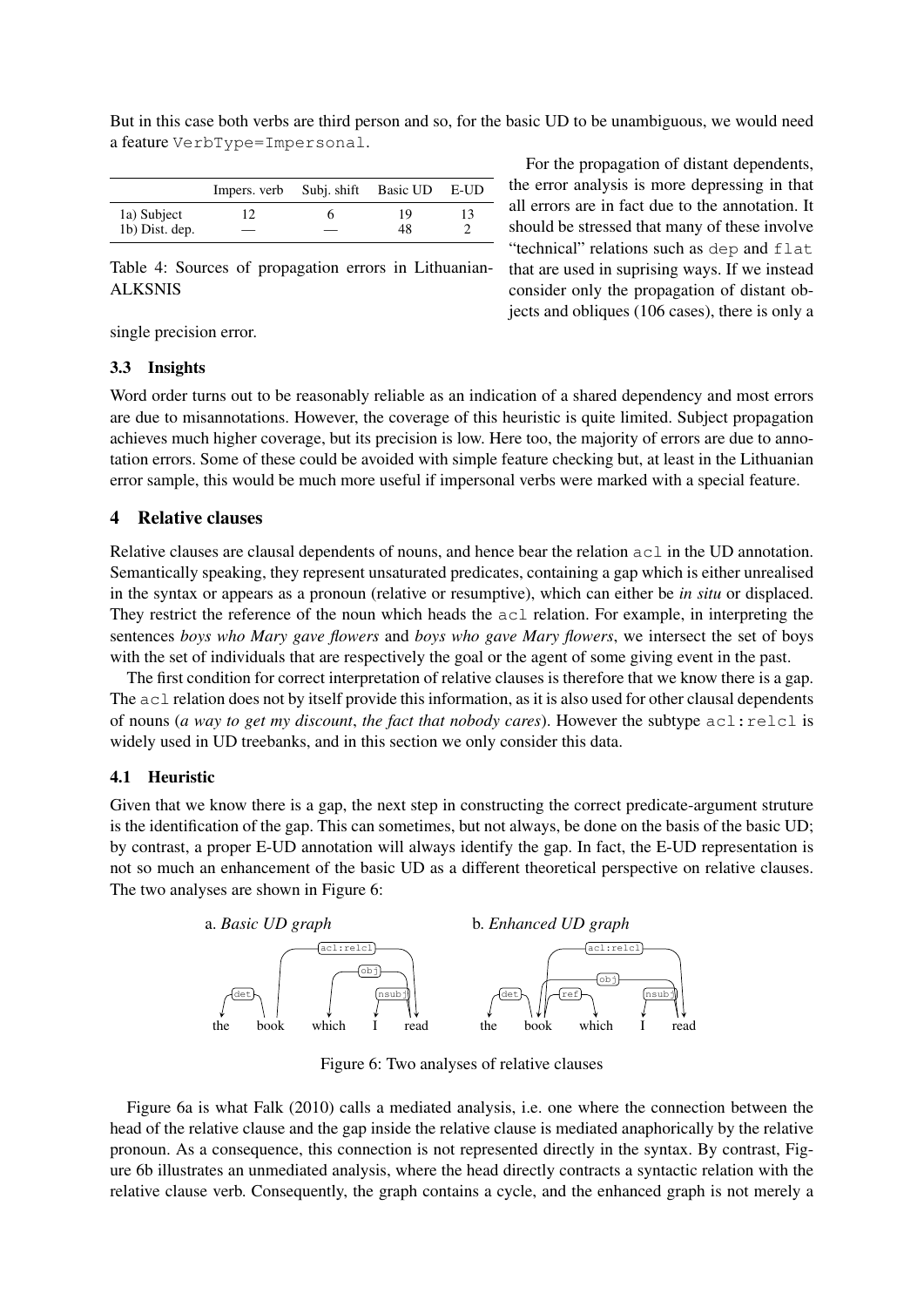straight augmentation of the basic graph. In addition, the relative pronoun becomes a ref dependent of the head. This is suggestive of the mediated analysis, but actually adds no information.

In the basic UD, the gap is only retrievable to the extent that the relative clause contains an identifiable relativizer, usually carrying the feature PronType=Rel. In such cases, it is straightforward to translate between the two analyses, and both would serve equally well as the basis for semantic interpretation.<sup>[19](#page-9-0)</sup>

<span id="page-9-1"></span>The case which distinguishes the approaches is the one where there is no relative pronoun; an example is shown in Figure [7.](#page-9-1) Here the E-UD graph has an argument dependency which is missing in the basic UD graph.



Figure 7: UD and E-UD analyses of a relative clause without a relative pronoun

The same problem may or may not arise in relative clauses introduced by a complementizer. For example, there is consensus in the grammatical literature that the word *that* in the variant *the book that I read* is a complementizer and not a pronoun filling the object position of *read* [\(Huddleston and Pullum,](#page-11-6) [2002,](#page-11-6) 1056f.). Nevertheless, the English treebanks consistenly treat it as a relative pronoun, allowing the relation of the gap to be expressed even in the basic dependencies. The Swedish treebanks do the same for *som*, while the related *som* in the Norwegian treebank is treated as a complementizer, thus prioritising giving the correct part of speech tag over expressing the gap that is needed for semantic interpretation in the basic UD (the Norwegian treebanks have no E-UD).

How can we guess the position of the gap if it is not present in the basic UD? Rule-based parsers typically use valency information to identify the missing argument, but this information is not present in the UD tree. We therefore rely on cross-linguistic tendencies as to what arguments are most accessible to relativisation, the so-called *Accessibility Hierarchy* [\(Keenan and Comrie, 1977\)](#page-12-11), to determine which dependency is missing. The hierarchy is given in its original formulation in Figure [8a](#page-9-2) and translated to UD relations in Figure [8b](#page-9-2)<sup>[20](#page-9-3)</sup> Notice that we ignore genitives and objects of comparison, as they are rare and would not in any case be direct dependents of the  $ac1$ :  $relcl$  verb, necessitating a further search.<sup>[21](#page-9-4)</sup>

<span id="page-9-2"></span>a. subject < direct object < indirect object < oblique < genitive < object of comparison b. subj < obj < iobj < obl

Figure 8: The Accessibility Hierarchy and its translation into UD

The idea behind the heuristic, then, is to scan the dependents of the verb that bears the  $\text{acl:relcl}$ relation and assume that the gap bears the highest relation on the Keenan-Comrie hierarchy that is not present in the basic UD dependencies.

# 4.2 Results

Unfortunately, it turned out to be hard to evaluate this heuristic. First, few treebanks contain useful enhanced dependencies for relative clauses. 27 of the treebanks with E-UD do not have enhancements for relative clauses, or only have them when there is an overt relative pronoun, allowing them to be generated automatically but adding no new information. This leaves only 11 treebanks for our evaluation.

<span id="page-9-0"></span><sup>&</sup>lt;sup>19</sup>Notice, however, that the E-UD can be interpreted directly from the graph, while the interpretation of the basic UD annotation relies on a lexical feature. Lexical features are less standardised than other parts of UD. We return to this point below.

<span id="page-9-3"></span> $^{20}$ For the purposes of checking existing relations, we collapse nsubj and csubj into a single subj relation, since no predicate will have both. If this relation is missing, we assume it is nsubj, since relative clauses modifying clausal heads are rare, especially in the case of restrictive relative clauses, which is what we are considering here.

<span id="page-9-4"></span><sup>21</sup>We also ignore the possibility of 'long-distance relativization' as in *the book you asked Mary to look for*, which are also rare and necessitate a search for the correct attachment point.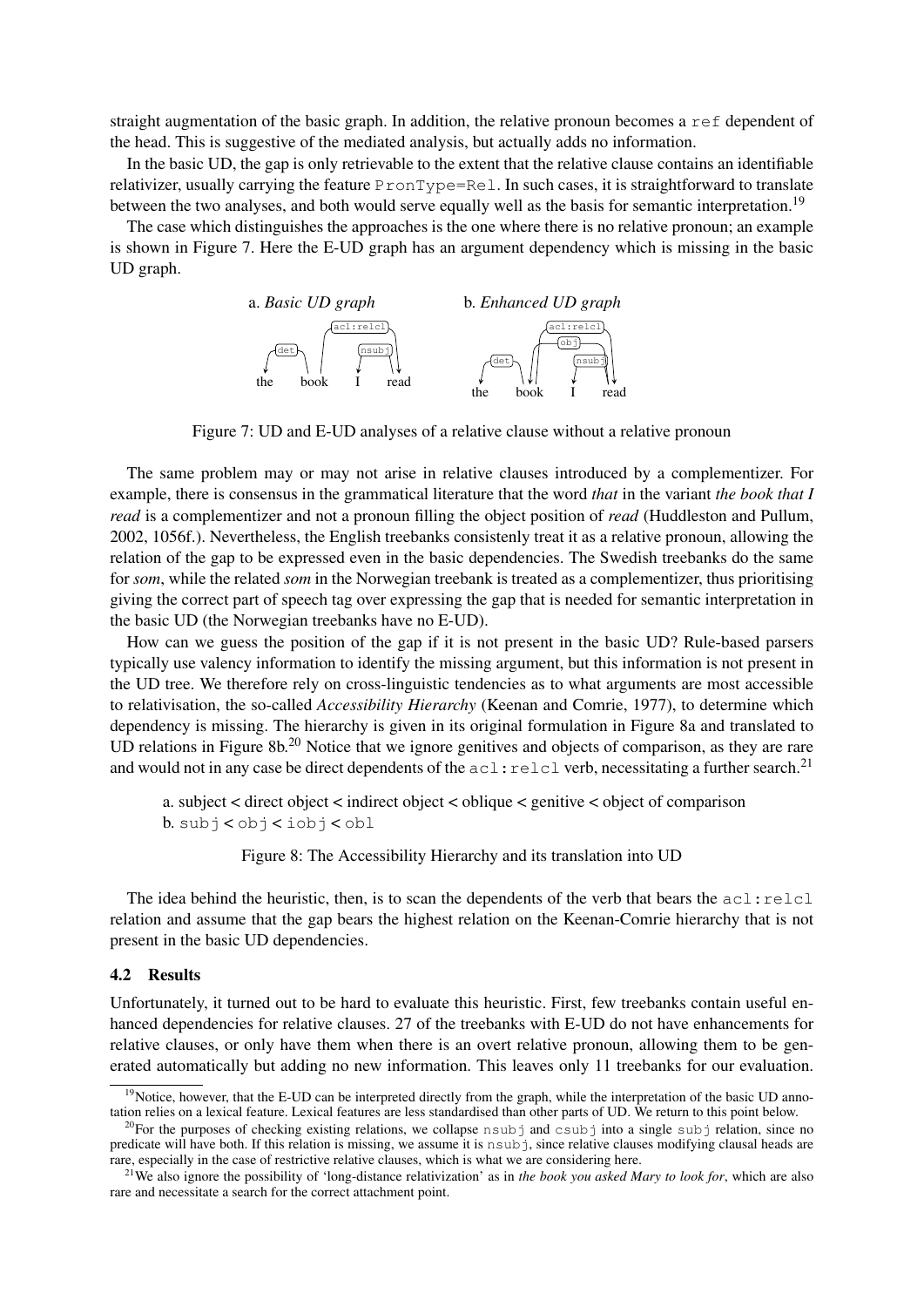Of these, Swedish-Talbanken, English-PUD, Italian-ISDT, English-EWT, Swedish-PUD and Estonian-EWT contain less than 10 instances of non-predictable enhanced dependencies for relative clauses. All these treebanks contain a large number of predictable enhanced dependencies and it seems that the scattered non-predictable E-UD edges are due to accidental omission of the feature PronType=Rel on the relative pronoun. Furthermore, the only non-predictable relative clauses in the Dutch treebanks are introduced by the relativizer *waar*, which bears the grammatical relation of the gap, but does not have the PronType=Rel feature. In such cases, the heuristic is doubly misled: first, it applies where it should not, because there is no PronType=Rel feature present in the clause, and next, it wrongly assumes that the grammatical function corresponding to the gap is actually filled. For example, in (8a), if *which* does not bear the the PronType=Rel feature, the heuristic will assume that we are in a pronoun-less relative clause and that the object position is filled, so that the gap is therefore  $\text{i} \circ \text{b}$  j.<sup>[22](#page-10-0)</sup>

Disregarding the treebanks where the only "informative" E-UD edges for relative clauses are due to accidental omission of the PronType=Rel feature, we have only three treebanks with non-trivial E-UD edges: Tamil-TTB, Ukrainian-IU and Belarusian-HSE. This indicates that the current E-UD annotation policy for relative clauses has not been very successful, as most treebanks either do not use it, or generate it only in the cases where it can be done automatically from the basic UD. We suspect the reason for this may be that it embodies a different theoretical perspective on relative clauses and therefore seems like an alternative analysis rather than a more informative one, even if it does it some cases contain more information.

Be that as it may, the results of applying our heuristic to the three treebanks that have non-trivial E-UD edges for relative clauses are shown in Table [5,](#page-10-1) and as we can see, they are decidedly mixed.

ativization on nominal positions.<sup>[23](#page-10-2)</sup> But many lan- Table 5: Evalutation of heuristic for relative clauses We get good results on Tamil and Ukrainian and abysmal results on Belarusian. As it turns out, in 97.0% of the errors in Belarusian-HSE, the correct relation is advmod. The Keenan-Comrie hierarchy never predicts this, as it specifically addresses relguages use the equivalents of *where* and *when* to

<span id="page-10-1"></span>

|                    | Belarusian-HSE Tamil-TTB Ukrainian-IU |           |    |
|--------------------|---------------------------------------|-----------|----|
| success<br>failure | ാറാ                                   | 368<br>28 | 65 |

introduce clauses expressing location and time, and in many treebanks these are analysed as relative clauses. English is a case in point, but in the English treebanks these words are generally given the PronType=Rel feature (despite not being pronouns), hence making the gapped relation transparent. The Belarusian treebank, by contrast, does not add this feature.

# 4.3 Discussion

The E-UD representation is crucial for a correct semantic analysis of relative clauses where the gap cannot be identified by the PronType feature. However, very few treebanks contain such enhanced dependencies; in practice, the enhanced dependencies are only generated when they can be unambiguously derived from the basic UD. This suggests that here too a limited use of empty nodes could be beneficial in allowing for the expression of the gap in the basic UD, even when there is no overt relative pronoun. Figure [9](#page-11-7) shows what the annotation would look like.

This would make it possible to consistently give an interpretable annotation of relative clauses in the basic UD, and render the enhanced version superfluous.

<span id="page-10-0"></span><sup>&</sup>lt;sup>22</sup> Another problem is that many treebanks use the the multivalue feature PronType=Int, Rel (reflecting the interrogative/ relative ambiguity that is common in Indo-European and beyond), although the UD guidelines specify that these should be used sparingly and only when one cannot decide between the two features. If the clause itself is marked as  $\text{acl}$ : relcl, it is of course clear that the *wh*-word that introduces it is a relativizer and not an interrogative, so PronType=Rel should have been used. However, precisely for that reason, it seems safe to interpret PronType=Int, Rel as indicating a relative pronoun in this context. Our experience suggests that it is even safe to interpret the wrong tag PronType=Int as meaning PronType=Rel inside an acl:relcl subtree.

<span id="page-10-2"></span><sup>&</sup>lt;sup>23</sup>Note that even if we added advmod to the bottom of our prediction hierarchy, our heuristic would only add it to verbs that already have  $sub$ j,  $obj$ ,  $job$ j and  $obl$  dependents.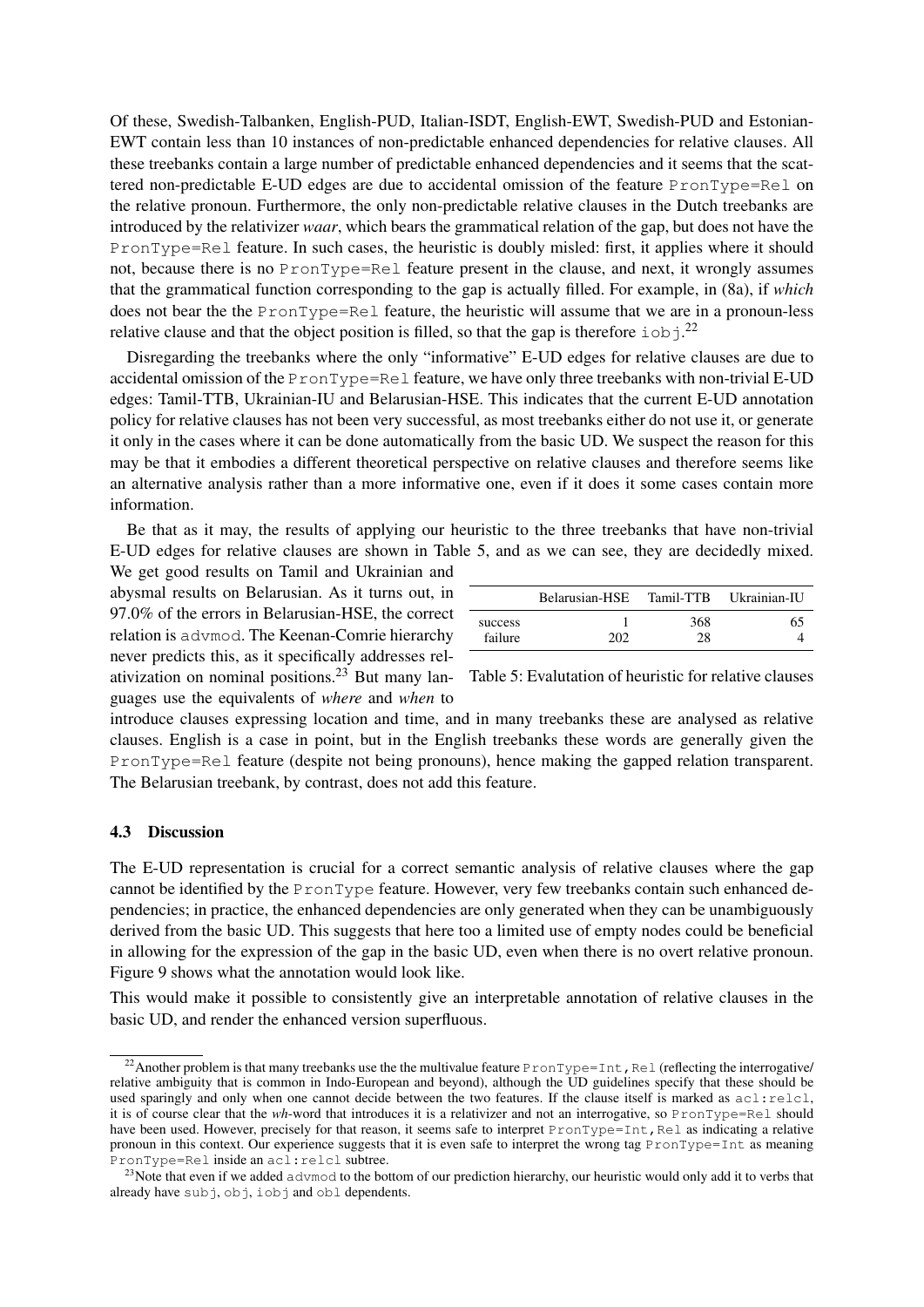

Figure 9: Null relative pronoun annotated in basic UD

# <span id="page-11-7"></span>5 Conclusion

Overall, it is clear that some enhancements of basic UD annotations are necessary in order to derive correct predicate-argument structures. E-UD does offer these, but there are two important limitations. The first is coverage: only 31 treebanks have any (useful) E-UD annotations, and even fewer contain all six subtypes identified by the UD guidelines. The small size of this selection is further compounded by it being more typologically restricted than the impressively global spread of UD: those treebanks with E-UD are much more European and much less diverse (of the 31 treebanks, 4 are English, 4 are Czech, 3 are Polish,  $\dots$ ). The second limitation is quality. In our investigations, we found that the E-UD annotations were inconsistent at best, and often the result of limited automatic processes with minimal manual verification – although we have only quantified these shortcomings in a very preliminary way.

One solution to these limitations would be to invest time and resources into improving the quality of existing E-UD annotations. For the propagation of outgoing dependents in coordinations, this may in fact be the only feasible solution. For control and relative clauses, however, we suggest another approach. As we noted above, the addition of empty nodes for certain phenomena in the basic UD annotation would allow for the automatic generation of an improved E-UD annotation, or even make it redundant, since the basic UD would now contain the missing information already. Noting that the existence of empty nodes has already been sanctioned in the E-UD treatment of ellipsis, we suggest that generalising this to other phenomena in the basic UD annotation could be much more worthwhile than annotating enhanced edges independently.

# Acknowledgements

This work was supported by the Research Council of Norway, grant number 300495 "Universal Natural Language Understanding". We are grateful to the three reviewers for their feedback on the previous version and to Alicia Cleary-Venables for help with the Dutch data.

# References

<span id="page-11-4"></span>Otto Behaghel. 1932. *Deutsche Syntax IV*. Carl Winter, Heidelberg.

- <span id="page-11-3"></span>Gosse Bouma, Jan Hajic, Dag Haug, Joakim Nivre, Per Erik Solberg, and Lilja Øvrelid. 2018. Expletives in Universal Dependency treebanks. In *Proceedings of the Second Workshop on Universal Dependencies (UDW 2018)*, pages 18–26, Brussels, Belgium, November. Association for Computational Linguistics.
- <span id="page-11-1"></span>Gosse Bouma, Yuji Matsumoto, Stephan Oepen, Kenji Sagae, Djamé Seddah, Weiwei Sun, Anders Søgaard, Reut Tsarfaty, and Dan Zeman, editors. 2020. *Proceedings of the 16th International Conference on Parsing Technologies and the IWPT 2020 Shared Task on Parsing into Enhanced Universal Dependencies*, Online, July. Association for Computational Linguistics.
- <span id="page-11-2"></span>Mary Dalrymple, Stuart M. Shieber, and Fernando C. N. Pereira. 1991. Ellipsis and higher-order unification. *Linguistics and Philosophy*, 14(4):399–452.
- <span id="page-11-5"></span>Yehuda N. Falk. 2010. An unmediated analysis of relative clauses. In Miriam Butt and Tracy Holloway King, editors, *Proceedings of the LFG10 Conference*, pages 207–227. CSLI Publications.
- <span id="page-11-0"></span>Irene Heim and Angelika Kratzer. 1998. *Semantics in Generative Grammar*. Number 13 in Blackwell Textbooks in Linguistics. Blackwell, Oxford.
- <span id="page-11-6"></span>Rodney D. Huddleston and Geoffrey K. Pullum. 2002. *The Cambridge Grammar of the English Language*. Cambridge University Press, April.